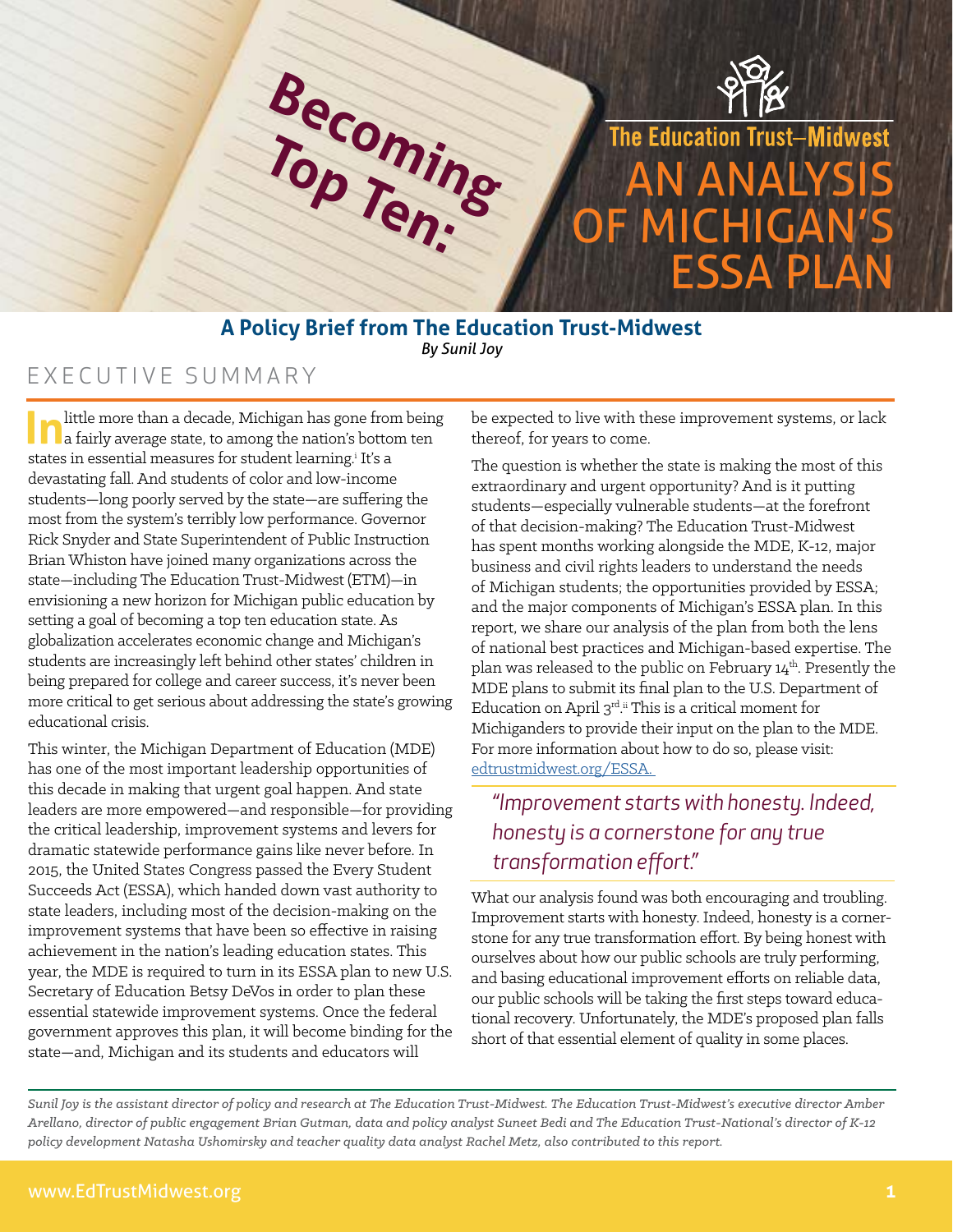

# EXECUTIVE SUMMARY, CONTINUED

First, the encouraging news: Michigan's proposed accountability system has the potential to be a big step forward for the state. That is critical for dramatically improving student achievement in Michigan. Much as strong corporate leaders set the vision and high goals for their companies, and then direct resources, support, data and accountability toward making these goals happen, so too do the nation's best state education leaders through their state-led assessment, school accountability and support, and public reporting systems. Such improvement systems are essential in successful states' role in providing leadership and a vision for public schools' improvement, and communicating urgency and honest information about how schools are performing—while also giving educators honest feedback about how they are performing against those high standards to help them improve their teaching practice.

## *"…the encouraging news: Michigan's proposed accountability system has the potential to be a big step forward for the state."*

Nonpartisan research also supports this. Research from across the nation shows states with strong school accountability systems often see the largest progress for academic achievement, especially for historically underserved groups of children such as African American, Latino and lowincome students.<sup>iii</sup> As experts at the University of Southern California and Baltimore County Public Schools put it: "[School] accountability lifts all boats."iv Other research has shown school accountability provides long-term life benefits to students, including higher college attendance rates and higher early-career earnings.<sup>v</sup>

The MDE's plan would take major steps forward on all of these fronts, and the Michigan legislature should support these specific aspects of the plan and its accountability methodology. The proposed system's attention to the results of all student groups also would be a significant improvement over the "top-to-bottom" ranking that Michigan has used in recent years. Among the plan's strengths:

• Clear, summative school ratings: Assigning a clear, single summative rating to schools that is based on whether schools are meeting expectations for their students, which is much more accessible and understandable. MDE proposes to do so through an A-F grading system.

- Research-based measures of school quality: The plan proposes to heavily weigh academic measures, which we strongly applaud. It also takes advantage of states' new flexibility to drive urgency and focus on the things that research says really matters for college- and careerreadiness, such as chronic absenteeism and access to advanced coursework.
- Meaningful focus on equity: We appreciate that the MDE proposes to include the outcomes of all students—including our most vulnerable—meaningfully in school ratings, as well.

However—and this is a major caveat—the power of this proposed accountability system depends on the integrity and honesty of the data that underlie it. That means our state assessment and data system—from our annual assessment to our growth measures—must be honest and aligned with high teaching standards and 21<sup>st</sup> century expectations for college- and career-readiness. And therein lies the fundamental weakness of this proposal. Over the last year, despite growing voices of concern from the state's major business leaders—and many educators in the field—State Superintendent Brian Whiston has proposed to eliminate the very honest and aligned data systems that Michigan has put into place for the first time ever. By doing so, he essentially would be lowering the performance standards for teaching and learning in the state—and undermine all other improvement efforts for years to come.

*"Telling parents and schools that everything is fine when in fact, student achievement levels are plummeting at a tragic rate would be downright dishonest."*

If the MDE goes forward with this plan to gut the current aligned M-STEP assessment system, no one in the state would know for sure how our public schools are truly performing compared to other states around the country—or whether we're really catching up with the rest of the nation. Educators would not have honest feedback and reliable aligned data to calibrate and improve their classroom practices. After nearly two decades of declining performance, Michigan is just beginning to catch up with the rest of the country when it comes to high performance standards and aligned data systems through its relatively new M-STEP assessment system. To pull the rug out from educators, families and other stakeholders on this front now would be a grave error.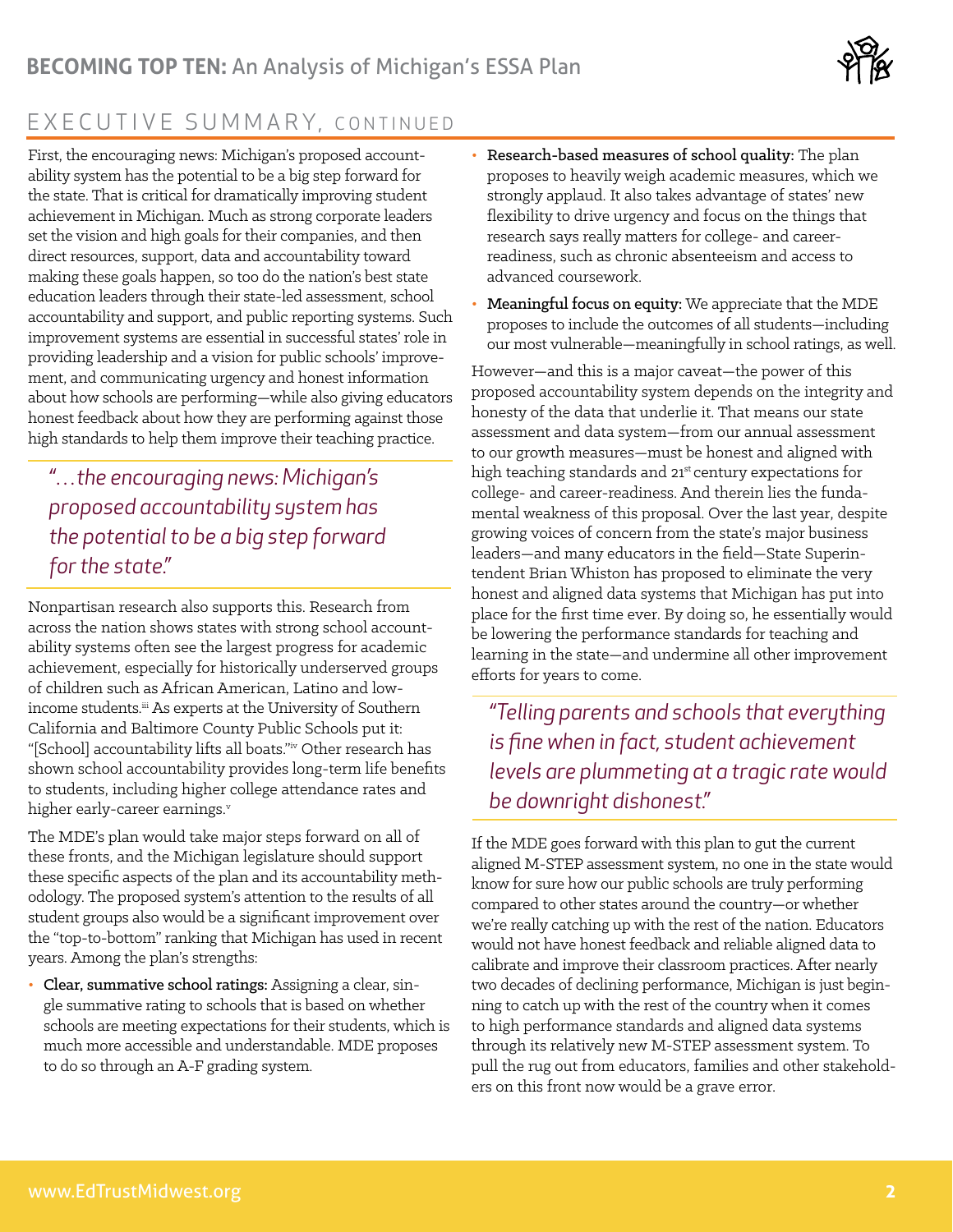

## EXECUTIVE SUMMARY, CONTINUED

Honesty starts with transparency, too. There are improvements to be made to reach this quality bar both in terms of transparency and equity, including:

- School ratings: Under the MDE's proposed school rating system, half of schools are projected to receive "A" and "B" letter grades. This, in a state that's now a bottom ten state in key subjects and grades on the national assessment—and is now  $49<sup>th</sup>$  in the country for white student achievement in early reading. Telling parents and schools that everything is fine when, in fact, student achievement levels are plummeting at a tragic rate would be downright dishonest.
- Problematic growth measures: While measuring individual student growth is essential to track student advancement, the current MDE proposal seeks only to measure whether students are making more or less growth than their peers. Comparisons to peers don't reveal whether a student will one day meet grade-level standards—and raises major equity concerns for historically underserved students. This risks setting lower expectations for students of color and low-income students, and does not incentivize schools to accelerate learning for historically underserved student groups.
- Unambitious improvement goals: One of the most important requirements of ESSA plans is that states set long-term progress goals for all of its schools and student groups. We recommend that the MDE be much more ambitious than what it currently proposes. For instance, the state's goal would only require that about half of students in a single school be proficient in math by 2024-25. Moreover, the state only expects about three-quarters of schools and student groups to actually get there. Not only is this a low bar for achievement, it ignores 25 percent of schools and student groups. There was also little public discourse on the state's long-term goals from stakeholders. Long-term goals should not only be more ambitious, but apply to all students and schools.
- Weak plans for improving educator quality, especially in high-poverty schools: Finally, research shows that quality teaching is fundamental to student learning and achievement—and of utmost importance in high-needs communities. In order to adequately address teacher quality and equity issues statewide, the MDE must show meaningful commitment toward the successful implementation of the state's educator evaluation and feedback system. And while strong

educator evaluation systems raise the bar for teaching and learning, the MDE must also have clear strategies for ensuring our most vulnerable students have access to the highest-quality educators. These students need and deserve excellent instruction.

What's more, the draft plan leaves far too many questions unanswered. Presently, the MDE plan does not define their methodology to identify low-performing schools for support and improvement. The MDE should take the time to develop this methodology with input from not only the state's most relevant stakeholders, but also experts in the nation's most successful states for turnaround, namely Massachusetts. Meanwhile, the expectations for performance on some of the indicators are still unclear. If the State Superintendent implements his vision of eliminating our rigorous, aligned assessment system, he needs to explain how he would get the necessary aligned proficiency and growth information out of the proposed new assessment system, including data that benchmarks against national performance standards and honestly reports how Michigan schools' performance is comparing with other states. Michigan students deserve no less.

*"While standards provide the minimum expectations students need to meet, a common measuring stick—an aligned assessment—confirms that this goal is actually being met, and provides honest feedback about how well schools and educators are meeting that benchmark."*

Michigan can be a top education state. We applaud the MDE's hard work on designing a proposed accountability system that would make great progress in ensuring public schools reach that goal. However, reaching that goal takes honesty and commitment to transparency using evidence-based improvement strategies. And this takes strong leadership. We urge State Superintendent Whiston and the MDE to embrace much more honest and rigorous systems of assessment, public reporting and goal-setting—the very systems that leading states such as Massachusetts, Tennessee, Florida and others have demonstrated as truly transformative for raising student learning. It's time to get serious about becoming a top ten education state.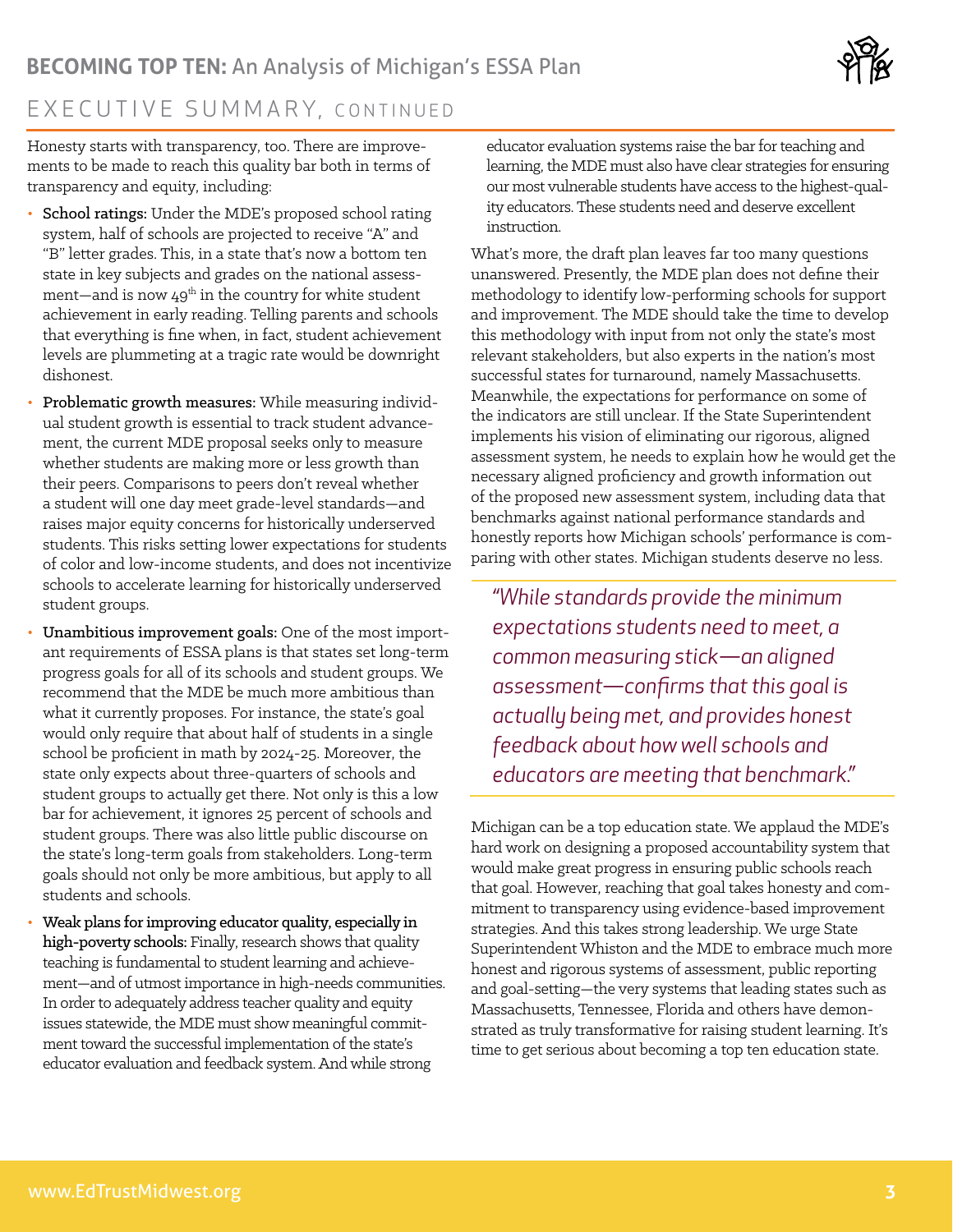

## COLL EGE- AND CAREER-READY STANDARDS AND ALIGNED ASSESSMENT SYSTEM

Academic standards provide an invaluable framework for educators by outlining what students should know and be able to do at the end of each grade level and upon graduating from high school. Setting rigorous college- and career-ready standards is one of the most important roles of states, as it sets performance standards for teaching and learning—and the expectation that students graduate high school ready for the demands of the 21<sup>st</sup> century global economy. While standards provide the minimum expectations students need to meet, a common measuring stick—an aligned assessment—confirms that this goal is actually being met, and provides honest feedback about how well schools and educators are meeting that benchmark.

Leading education states like Massachusetts started their educational transformation by moving to high performance standards, for good reason. When states set low bars for teaching and learning that is exactly what they get in return: low achievement. Indeed, if Massachusetts were its own country, it would be one of the top in the world. Its state leaders benchmark themselves and their schools against the expectations of the world's best. Michigan is relatively new to this critical strategy; it recently adopted high standards for classroom teaching and began administering an aligned assessment—the M-STEP—in the 2014-15 academic year.

Quality assessments provide critical feedback to educators and let parents know if their child is on track. Likewise, they ensure that all students including our most vulnerable are being held up to the same high expectations.

Created with the input of thousands of experts and educators over multiple years, the M-STEP has for the first time provided a truly honest portrait of college- and career-readiness for the state's students. M-STEP also allows Michigan to compare its results to that of other states—using a consistent and rigorous benchmark of achievement. Independent research also confirms that M-STEP test items adequately cover the breadth and depth of the state's college- and career-ready academic standards.

Included with MDE's draft plan are details surrounding a new assessment vision for the state—one that unfortunately no other state has attempted before.

The vision includes the following:

- Grades 3-7: schools would be required to administer two assessments: one in the fall and one in the spring. Schools have the option of administering a winter assessment as well. Both are new changes for Michigan.
- Grades 8-10: schools would be required to administer the PSAT assessment once in each of these grades. The  $8<sup>th</sup>$  and  $9<sup>th</sup>$  grade PSAT is actually the same exact test, administered both in  $8<sup>th</sup>$  and  $9<sup>th</sup>$  grade. This is a new change for Michigan.
- Grade 11: schools would be required to administer the SAT assessment. Michigan is doing this currently.

This would be a radical departure from what Michigan is currently doing, particularly in grades 3-8, and the M-STEP assessment system is expected to be either gutted or eliminated completely.

### **BEST PRACTICE MDE'S DRAFT PLAN ETM RECOMMENDATION**

ETM recommends that Michigan keep the M-STEP assessment system, and that MDE is explicit that this is their intent.

Dropping an aligned, proven assessment like M-STEP in favor of a potentially low-quality and less rigorous assessment may undermine the state's most important improvement systems for years. In addition, another change in assessments further delays school accountability and implementation of the state's first educator evaluation and support system, which has been widely credited as essential for fast-improving states like Tennessee. Research recommends at least three years of the same assessment data prior to making any high-stakes decisions for schools. *For more information, please see the section on Strong School Accountability to Drive Equity and Improvement.* 

COLLEGE- AND CAREER-READY ASSESSMENTS

COLLEGE- AND CAREER-READY ASSESSMENTS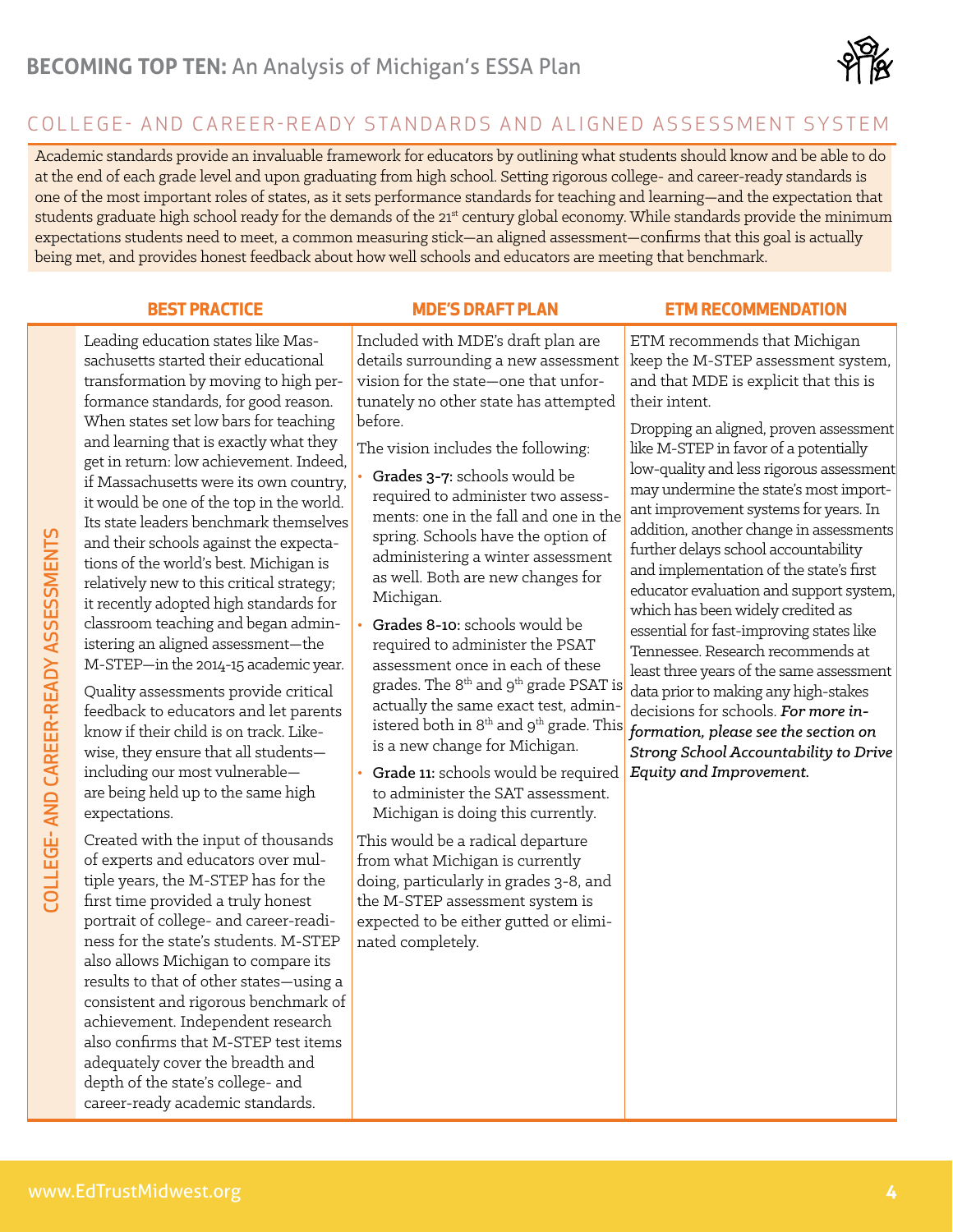

## STRONG SCHOOL ACCOUNTABILITY TO DRIVE EQUITY AND IMPROVEMENT

Strong school accountability systems are a key lever for creating urgency and demanding improvement. These systems communicate whether schools are meeting clear expectations around raising academic achievement—both for students overall, and for each group of students they serve. They celebrate schools that are meeting or exceeding expectations, and prompt action in those that are not. And they direct additional resources and supports to struggling districts and schools to help them improve.

School accountability indicators are the actual measures that schools are responsible for meeting. First and foremost, they should reflect that a school is truly preparing students for college and career. Weak, irrelevant or simply too many indicators may send wrong or confusing signals on whether or not schools are meeting their teaching and learning goals.

MDE's draft proposes that schools are held accountable for the following:

### Academic indicators:

• Proficiency rates on state assessments

• Individual student growth on state assessments (by comparing students to their peers, known as student growth percentiles)

- Participation rates on state assessments
- •High school graduation rates
- Progress for English Learners (ELs)

### School quality indicators, consisting of the following:

- Teacher and school administrator longevity
- Student chronic absenteeism
- Successful completion of advanced coursework, career technical education (CTE) or dual enrollment
- Access to fine arts, music and physical education

### **BEST PRACTICE MDE'S DRAFT PLAN ETM RECOMMENDATION**

ETM supports many of the indicators proposed by the MDE for the accountability system. In particular, we applaud the MDE's inclusion of measures that research says really matter for college- and careerreadiness, such as chronic absenteeism and access to advanced coursework. However, we know that without honest proficiency data from an aligned assessment—the single best indicator for measuring college- and career-readiness—school accountability as a lever for excellence and equitable improvement is dramatically undermined.

While measuring individual student growth is necessary to understand progress, the current MDE proposal seeks only to measure whether students are making more or less progress than their peers. Comparisons to peers won't reveal whether that student will one day meet grade-level standards. This risks setting lower expectations for students of color and low-income students, and does not incentivize schools to accelerate learning for historically underserved student groups. ETM recommends that MDE's measure of student growth answers whether a student is making enough progress to meet grade-level expectations in a reasonable timeframe.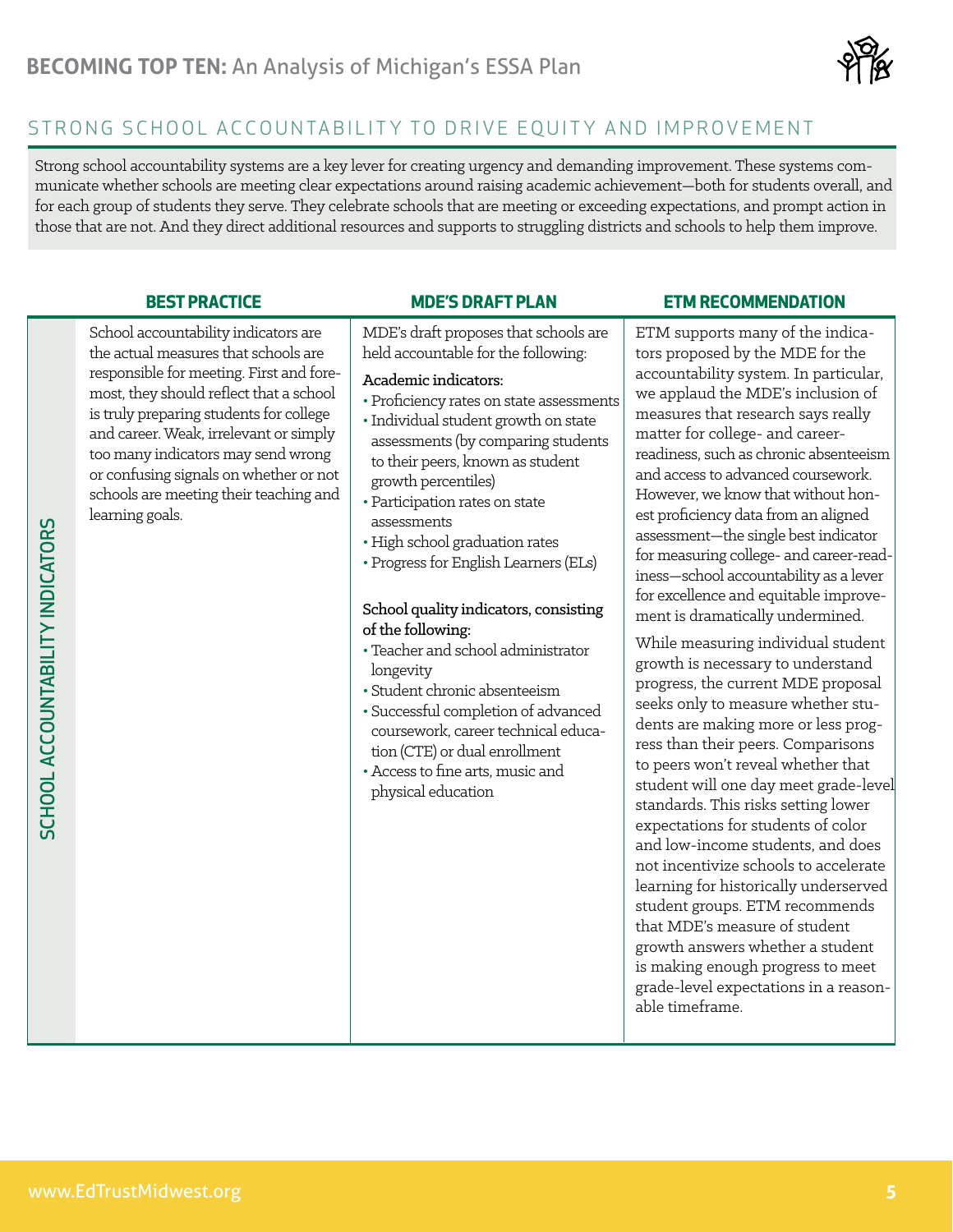

## STRONG SCHOOL ACCOUNTABILITY TO DRIVE EQUITY AND IMPROVEMENT, CONTINUED

School ratings refer to the final label that a school gets, as derived from the indicators found in the school accountability system.

Clear and transparent ratings are a critically important tool for parents and the public to understand how their schools are doing. Without a single rating, we leave it up to parents and the public to dig through data on their own with no guidance on whether their school is actually up to par. It also makes it easy for the outcomes for groups of students in these schools to be swept under the rug.

To create a focus on academic outcomes, accountability systems must weigh academic indicators most in the final rating, as this is a school's primary responsibility. In addition, final ratings should clearly reflect how a school is advancing against the state's long-term goals for improvement.

Lastly, a school's final rating should reflect whether every group of students is being properly served. For example, a school that is predominantly higher-income should not receive an "A" grade if its impoverished students are chronically lowperforming. Doing so sends the signal that these students simply don't matter.

MDE's draft plan would propose a single summative rating: A-F letter grades.

Each indicator receives an individual rating using a 100-point index. Ratings are reflective of whether a school is able to meet the state's longterm goals for each indicator. *For more information, please see the section on Long-term School Goals.*

In order to calculate a final rating, MDE proposes the following weights:

### Academic indicators:

- Proficiency rates on state assessments: 29%
- Individual student growth on state assessments: 34%
- Participation rates on state assessments: 3%
- High school graduation rates: 10%
- Progress for English Learners (ELs): 10%

### School quality indicators:

• An indicator of school quality: 14% (combines the four school quality sub-indicators)

A school's final rating is also dependent on the outcomes of each subgroup of students. Specifically, a school's rating averages the results for each subgroup of students equally.

Based on their methodology and modeling, MDE expects about half of schools will receive "A" or "B" ratings. About three-quarters of schools are projected to receive a grade of "C" or better.

### **BEST PRACTICE MDE'S DRAFT PLAN ETM RECOMMENDATION**

ETM applauds the MDE for using a single, clear rating for schools. We also support that a school's rating is based primarily on academics, and is tied to the state's long-term goals.

ETM is also very supportive that the MDE is incorporating the results for each group of students equally signaling that schools must be held accountable for serving all of their students.

At the same time, we recommend that MDE recalibrate final ratings primarily by raising the bar on the state's long-term goals. Signaling that half of schools are doing just fine doesn't create the urgency to improve—especially in a state that is far behind the nation. *For more information, please see the section on Long-term School Goals.*

Lastly, ETM recommends that school districts receive individual ratings as well. School districts play a vital role in key school decisions in areas like staffing, professional development, budgets and curriculum. Districts should be held accountable for this role.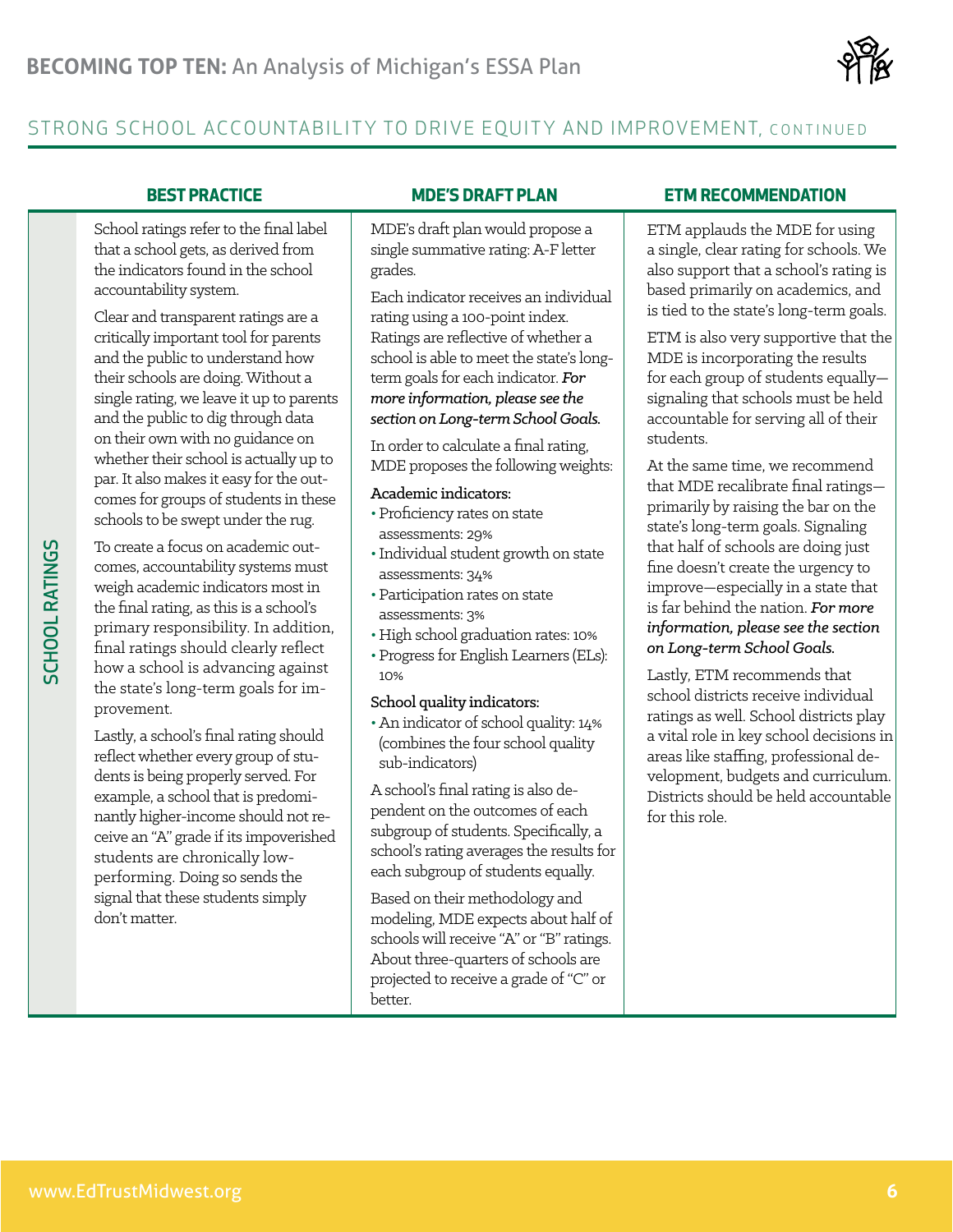

## STRONG SCHOOL ACCOUNTABILITY TO DRIVE EQUITY AND IMPROVEMENT, CONTINUED

ESSA requires that states set ambitious goals for long-term improvement. Long-term goals should be ambitious, creating a vision that every student will one day be prepared for college and career. Goals should be especially ambitious in states like Michigan, where academic outcomes are far behind their peers nationally.

At the same time, goals should be attainable, so that schools aren't being set up for failure. Goal-setting should also enable high-poverty, low-performing schools to be rewarded for their sustained progress against state goals.

MDE's proposed long-term goal is for schools and student subgroups to meet the  $75<sup>th</sup>$  percentile of schools today on specific school accountability indicators by the 2024-25 academic year. Statewide goals only apply to three-quarters of schools and student groups as well. The MDE has set long-term goals for academic achievement, individual student growth, graduation rates, and English learner progress. It is not clear how goals will apply to other school accountability indicators.

A school's final rating is dependent on whether the school is meeting the state's long-term goals for all students and subgroups of students. *For more information, please see the section on School Accountability Indicators.*

### **BEST PRACTICE MDE'S DRAFT PLAN ETM RECOMMENDATION**

Michigan's long-term goal-setting should reflect becoming a top ten education state.

While ETM supports the framework that a school's final rating is linked to the state's long-term goals, there is room for enhancement.

First, goals should apply to all schools and groups of students, not just 75 percent. This sends the message that outcomes for the other 25 percent of schools and student groups don't matter.

Second, setting goals toward the  $75<sup>th</sup>$ percentile just isn't enough to transform Michigan's academic trajectory. For instance, the 2024-25 proficiency rate goal in math is less than 50 percent. In other words, schools could have half of their students not be proficient and still meet the state's long-term goals. Clearly, Michigan must set its sights much higher.

In addition, the MDE should reward schools that are actually making progress toward the state's long-term goals—not just awarding points based on where they are at the moment. Schools that are not meeting the state's goals yet, but are on track to meet them by 2024-25 should get credit for their progress.

Finally, for the sake of transparency, MDE should be explicit on the goals for the four school quality sub-indicators, as these are necessary for calculating final school ratings. *For more information, please see the section on School Ratings.*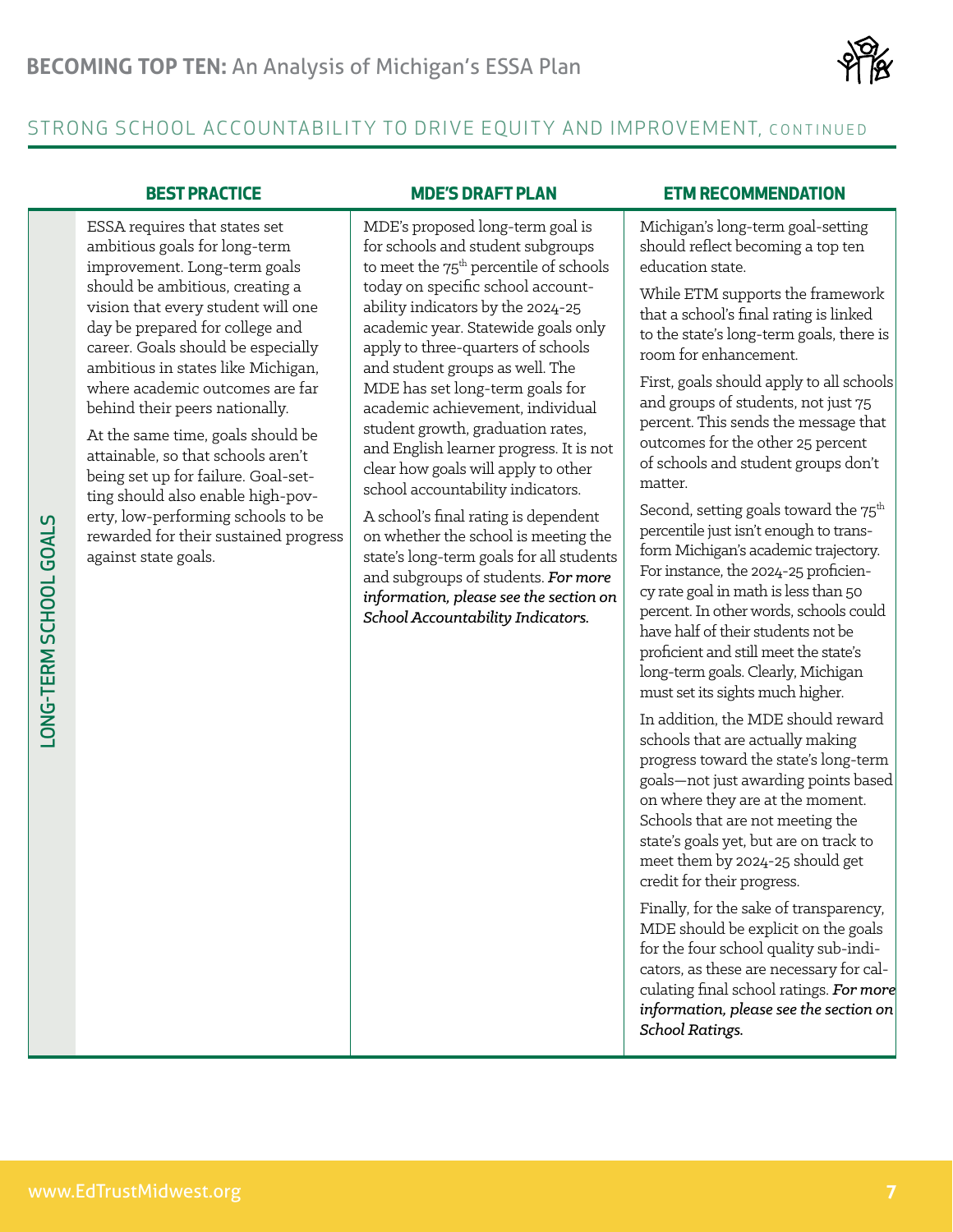

## STRONG SCHOOL ACCOUNTABILITY TO DRIVE EQUITY AND IMPROVEMENT, CONTINUED

When a school is identified as underperforming, school and district leaders must take proactive steps to address their deficits—with appropriate guidance from the state. Guidance should include specific strategies for schools that are not serving their most vulnerable groups of students well too—who often have unique needs.

Specifically, states should provide guidance on timelines for school improvement planning, root cause analysis of needs, community engagement strategies, selection of evidence-based solutions, funding and progress monitoring.

In the end, for the sake of all students and Michigan's future vitality, these schools must be put on a long-term pathway for success.

MDE leaders have indicated that they do not plan to publish the methodology for identifying low-performing schools—including schools where a subgroup of students is struggling before submitting the state plan to the federal government in April 2017. This includes criteria for determining whether a school has made enough gains to be on a path for long-term academic success, also known as "exit criteria."

The current draft plan also explains that federal school improvement funds will be appropriated through formula grants to low-performing schools. MDE also plans to create criteria for a competitive grant to one or more districts to facilitate statewide technical assistance.

To help struggling schools and districts, MDE is also proposing a "district partnership-model." The model is targeted at districts with one or more "F" schools and is aimed at addressing both academic and "whole child" outcomes.

So while the MDE lays out some detail around the school improvement process, it does not go into much depth on the supports the state will be providing to low-performing schools—including specific strategies for where a subgroup of students is underperforming. In many areas, the MDE's draft plan largely includes just promises to comply with the ESSA law itself.

### **BEST PRACTICE MDE'S DRAFT PLAN ETM RECOMMENDATION**

ETM urges the MDE to develop and publish its methodology for identifying low-performing schools prior to plan submission, including schools where a group of students is struggling. Given the importance of identification, these decisions should be made in a transparent manner, in consultation with stakeholders and with opportunity for public comment. Without this information, the MDE's plan is sorely incomplete.

Similarly, the MDE must provide much greater clarity on the school improvement process for both lowperformers and schools where a subgroup of students is struggling, not just promises that it will be done right. For the sake of students in the state's low-performing schools, this isn't something that can be taken for granted.

We are the basis of the continue of the state of the state of the state of the state of the state of the state of the state of the state of the state of the state of the state of the state of the state of the state of th Finally, research shows that sustained school improvement is hard work, meaning the MDE's "district partnership-model" or any other federal improvement strategies and dollars must be monitored to show real impact. In the past, it's often been unclear how federal school improvement dollars have proven to be effective. Leading states like Massachusetts demonstrate that this information is vital to the school improvement process.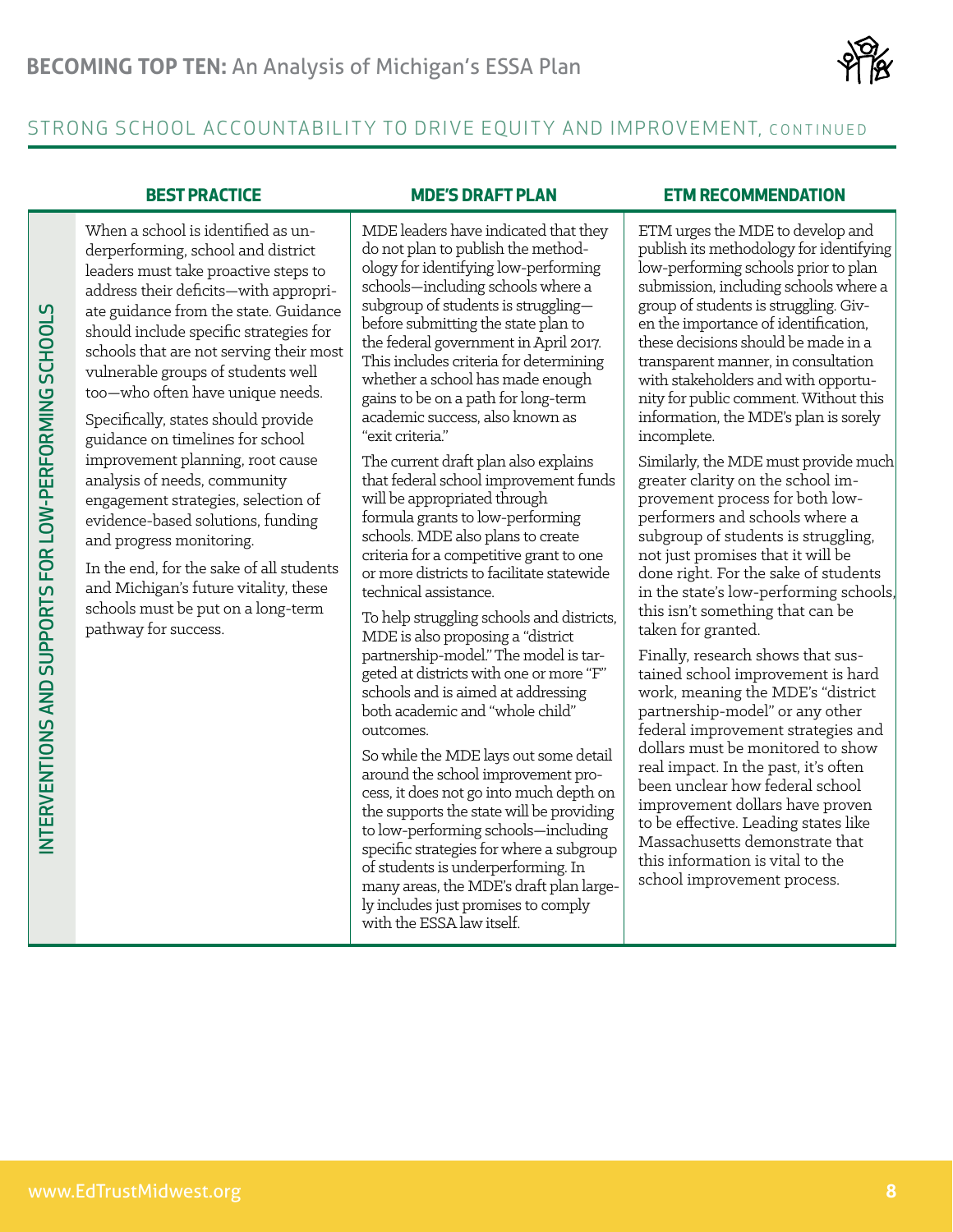

## ACCESS TO HIGH-OUALITY EDUCATORS FOR MICHIGAN'S MOST VULNERABLE STUDENTS

Research is clear: the number one in-school factor for student success is quality educators, including both teachers and school leaders. Unfortunately, data suggests that our most vulnerable students aren't as likely to receive high-quality educators as their peers. ESSA requires that states not only identify where these gaps exists, but that states take active steps to close these gaps.

Addressing gaps in access to quality educators for our most vulnerable students is two-fold.

First, states need a way to actually distinguish "effective" and "ineffective" educators—namely through a rigorous and objective educator evaluation and feedback system. Indeed, a strong educator evaluation system was among the essential levers that aided turnaround efforts in the fast-improving state of Tennessee.

This involves a common definition of teaching quality—one that combines measures of an educator's impact on their student's academic growth along with observations of their instruction. To do so, states need an honest and aligned assessment, and to provide sufficient training to help facilitate thoughtful observations and feedback of classroom instruction. To support successful implementation in Tennessee, their department of education supported training for 5,000 school and district leaders on effective classroom observation strategies.

Second, district leaders, principals and local superintendents should take proactive steps to close teaching equity gaps where they exist. Districts need to re-evaluate staffing policies to ensure strategic placement of top educators—those proven to dramatically impact student achievement with their most vulnerable students.

MDE has four overlapping strategies to improve teacher quality in Michigan, with priority given to high-needs districts:

- Partnerships between districts and educator preparation programs
- Mentorship for new educators
- Professional learning and growth opportunities for educators
- Career pathways and educator retention strategies

According to the MDE, addressing inequitable access to quality educators can be inherently addressed if these strategies are actually done well. MDE does not, however, suggest separate strategies for addressing the different rates of access to strong teachers for our most vulnerable students.

MDE's proposal also notes that data systems are in development currently to track which students are assigned to ineffective, out-of-field, and inexperienced teachers. MDE expects such data systems to track educator equity to become available in June 2019.

### **BEST PRACTICE MDE'S DRAFT PLAN ETM RECOMMENDATION**

Today, about 98 percent of educators are rated as "effective" or better, meaning there is no objective way to identify the state's top educators. In order to create a meaningful definition of teaching quality, MDE must support local implementation of the state's educator evaluation system moving beyond voluntary guidance.<sup>vi</sup>

Likewise, plans to drop the M-STEP may not only weaken school accountability, but could prevent educators from receiving honest feedback on student progress. It could also further delay progress on teaching equity data, well past June 2019.

The issue of defining teaching quality impacts other arenas too. Turning around low-performing schools often includes focusing on talent—which can't be fully addressed without strong educator evaluation, either.

Evaluation alone isn't enough to improve teaching quality. MDE must also ensure an unwavering commitment to teaching quality in high-poverty and high-minority communities.

And while efforts to improve teacher quality are critical, district leadership must ensure that their most vulnerable students are strategically placed with their best educators. The plan fails to address the role local leadership has in closing these gaps. MDE should provide incentives and consequences for local leaders to do so. This further emphasizes the need for a strong school district accountability system. *For more information, please see the section on School Ratings.*